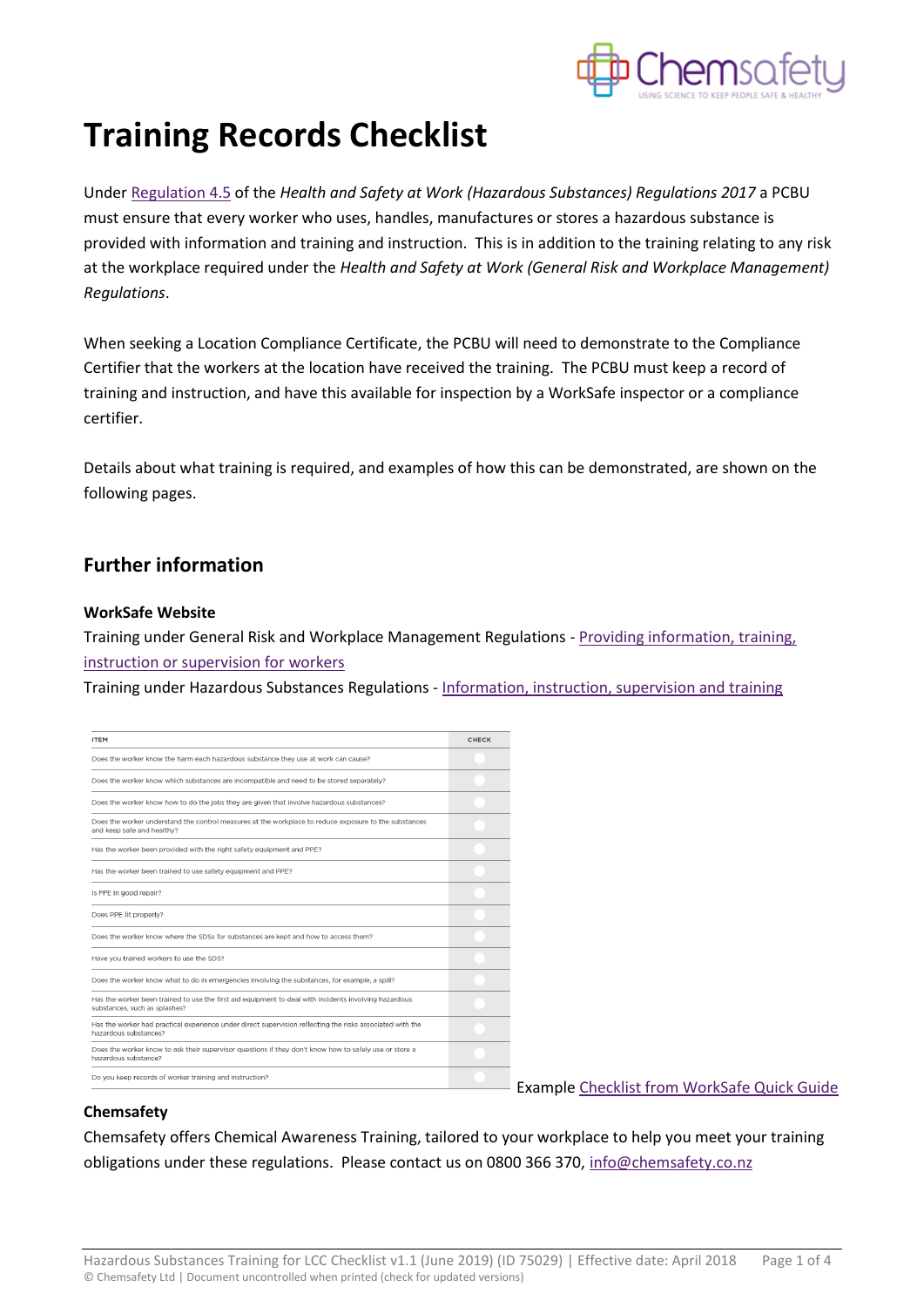

| What does the training & instruction need to cover     | How can this be demonstrated                                | My evidence |
|--------------------------------------------------------|-------------------------------------------------------------|-------------|
| 2(a) any operations in the worker's work area where    | $\Box$ List or plan of work areas where hazardous           |             |
| hazardous substances are present.                      | substances are stored or used                               |             |
|                                                        | $\Box$ List of workers who work <sup>1</sup> with hazardous |             |
|                                                        | substances in those areas                                   |             |
|                                                        |                                                             |             |
| 2(b) the location and availability of known reference  | $\Box$ List of applicable documents/resources (e.g.         |             |
| material on the hazards, safe handling, and storage of | SOPs, response guides) and where to find them               |             |
| the hazardous substances found in the workplace,       | $\Box$ Location of safety data sheets and (if applicable)   |             |
| including (without limitation) safety data sheets.     | condensed key information and how to access                 |             |
|                                                        | them                                                        |             |
|                                                        |                                                             |             |

<sup>&</sup>lt;sup>1</sup> Including use, handle, manufacture or store hazardous substances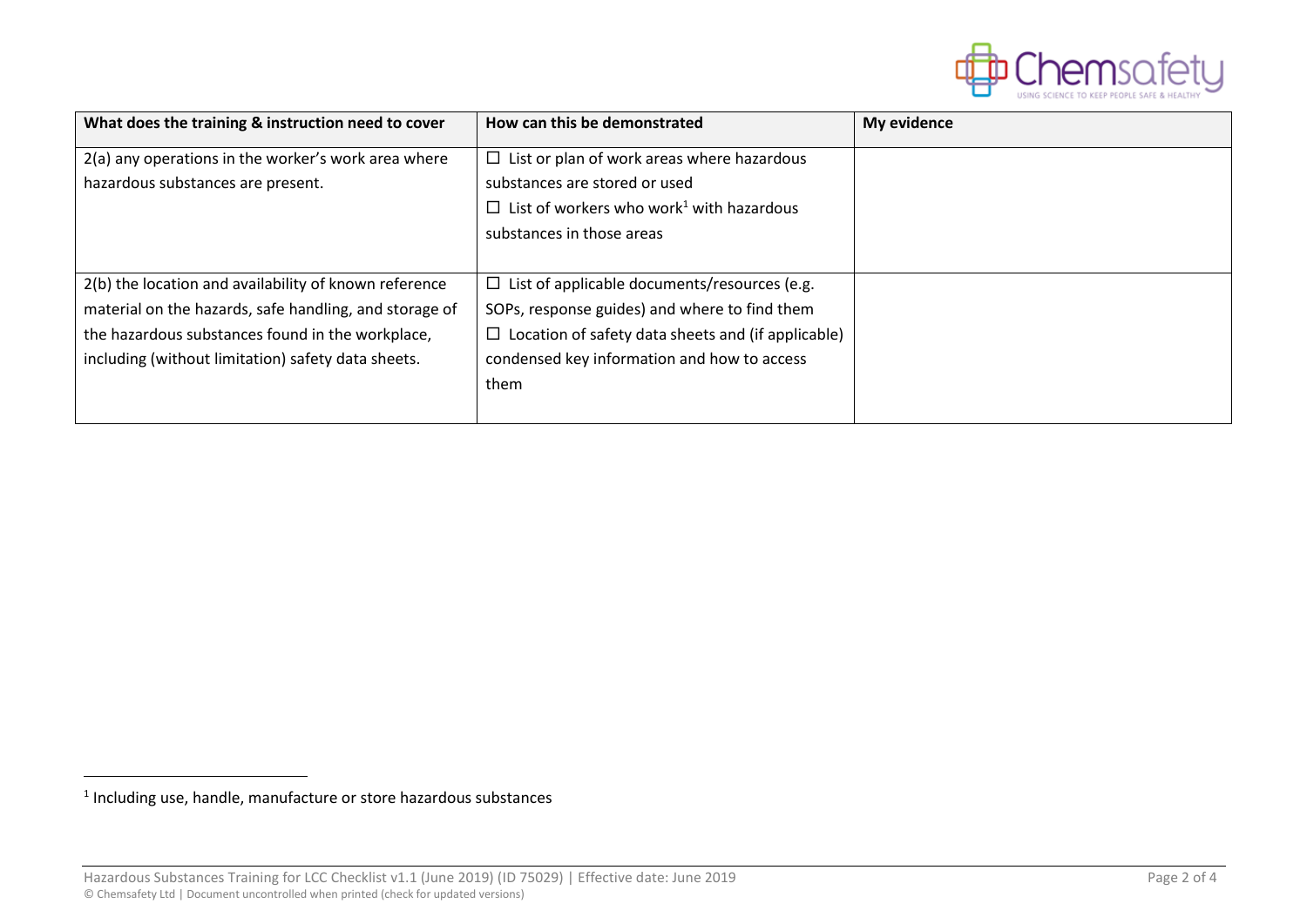

| What does the training & instruction need to cover      | How can this be demonstrated                          | My evidence |
|---------------------------------------------------------|-------------------------------------------------------|-------------|
| 3(a) training and instruction in the following:         | $\Box$ Attendance records and course syallbus for any |             |
| the physico-chemical and health hazards                 | training that covers these items (whether in-house    |             |
| associated with the hazardous substances the            | or external provider), including which substances or  |             |
| worker uses at work;                                    | groups of substances                                  |             |
| the procedures (if applicable) for the safe use,        | $\Box$ Competency records for operating procedures    |             |
| handling, manufacture, storage, and disposal of         | $\Box$ Emergency reponse drills / training / testing  |             |
| the hazardous substances;                               | records                                               |             |
| practice in the safe use of plant (including personal   |                                                       |             |
| protective equipment) necessary to manage the           |                                                       |             |
| hazardous substances;                                   |                                                       |             |
| the worker's obligations under the regulations:         |                                                       |             |
| take reasonable care of own health and<br>$\circ$       |                                                       |             |
| safety;                                                 |                                                       |             |
| take reasonable care that acts or omissions<br>$\Omega$ |                                                       |             |
| do not adversely affect the health and                  |                                                       |             |
| safety of others;                                       |                                                       |             |
| comply with any reasonable instruction<br>$\circ$       |                                                       |             |
| given by the PCBU;                                      |                                                       |             |
| cooperate with any reasonable policy or<br>$\circ$      |                                                       |             |
| procedure of the PCBU                                   |                                                       |             |
| wear PPE provided by the PCBU<br>$\circ$                |                                                       |             |
| the actions that the worker should take in an           |                                                       |             |
| emergency involving the hazardous substances.           |                                                       |             |
|                                                         |                                                       |             |